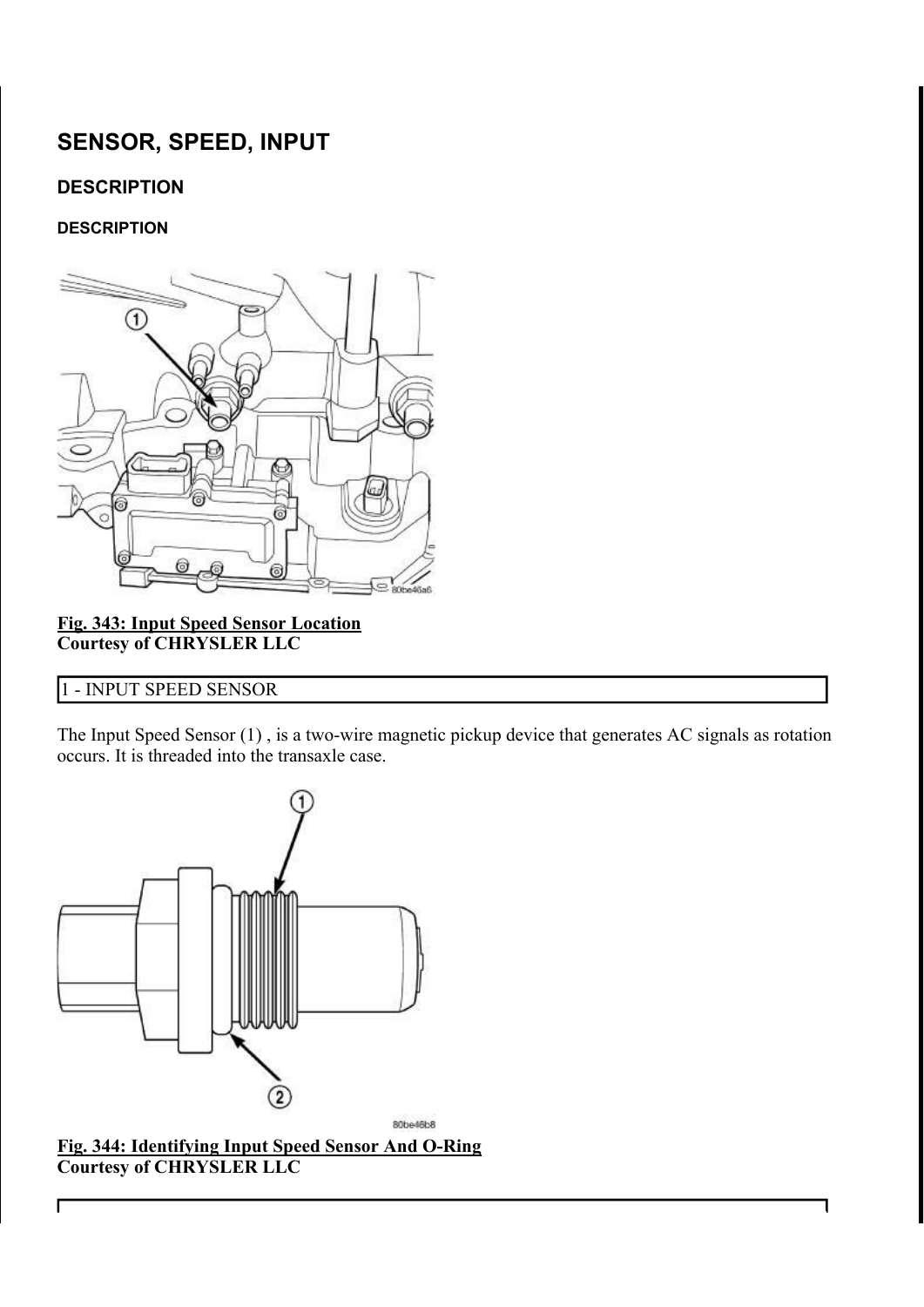The Input Speed Sensor (1) is sealed with an O-ring (2) , and is considered a primary input to the Powertrain/Transmission Control Module.

# **OPERATION**

### **OPERATION**



Fig. 345: Sensor Relation to Input Clutch Hub Courtesy of CHRYSLER LLC

| 1 - INPUT SPEED SENSOR |
|------------------------|
| 2 - TRANSAXLE CASE     |
| 3 - INPUT CLUTCH HUB   |

The Input Speed Sensor (1) provides information on how fast the input shaft is rotating. As the teeth of the input clutch hub (3) pass by the sensor coil, an AC voltage is generated and sent to the PCM/TCM. The PCM/TCM interprets this information as input shaft rpm.

The PCM/TCM compares the input speed signal with output speed signal to determine the following:

- Transmission gear ratio
- Speed ratio error detection
- CVI calculation

The PCM/TCM also compares the input speed signal and the engine speed signal to determine the following:

- Torque converter clutch slippage
- Torque converter element speed ratio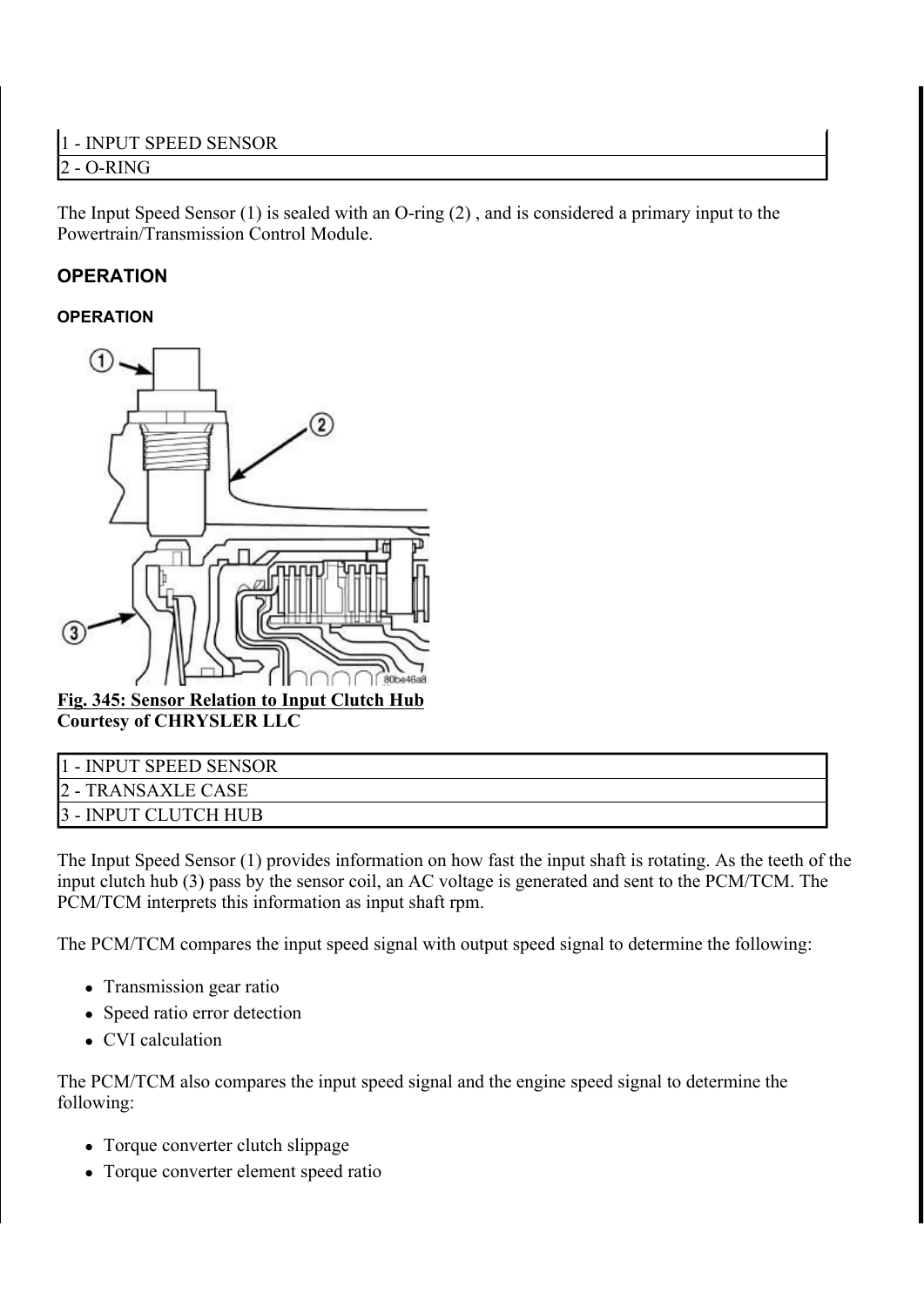REMOVAL

#### REMOVAL



#### Fig. 346: Transmission Connectors Courtesy of CHRYSLER LLC

1 - SOLENOID PACK CONNECTOR

2 - INPUT SPEED SENSOR CONNECTOR

3 - OUTPUT SPEED SENSOR CONNECTOR

4 - TRANSMISSION RANGE SENSOR CONNECTOR

- 1. Disconnect battery negative cable.
- 2. Disconnect input speed sensor connector (2) .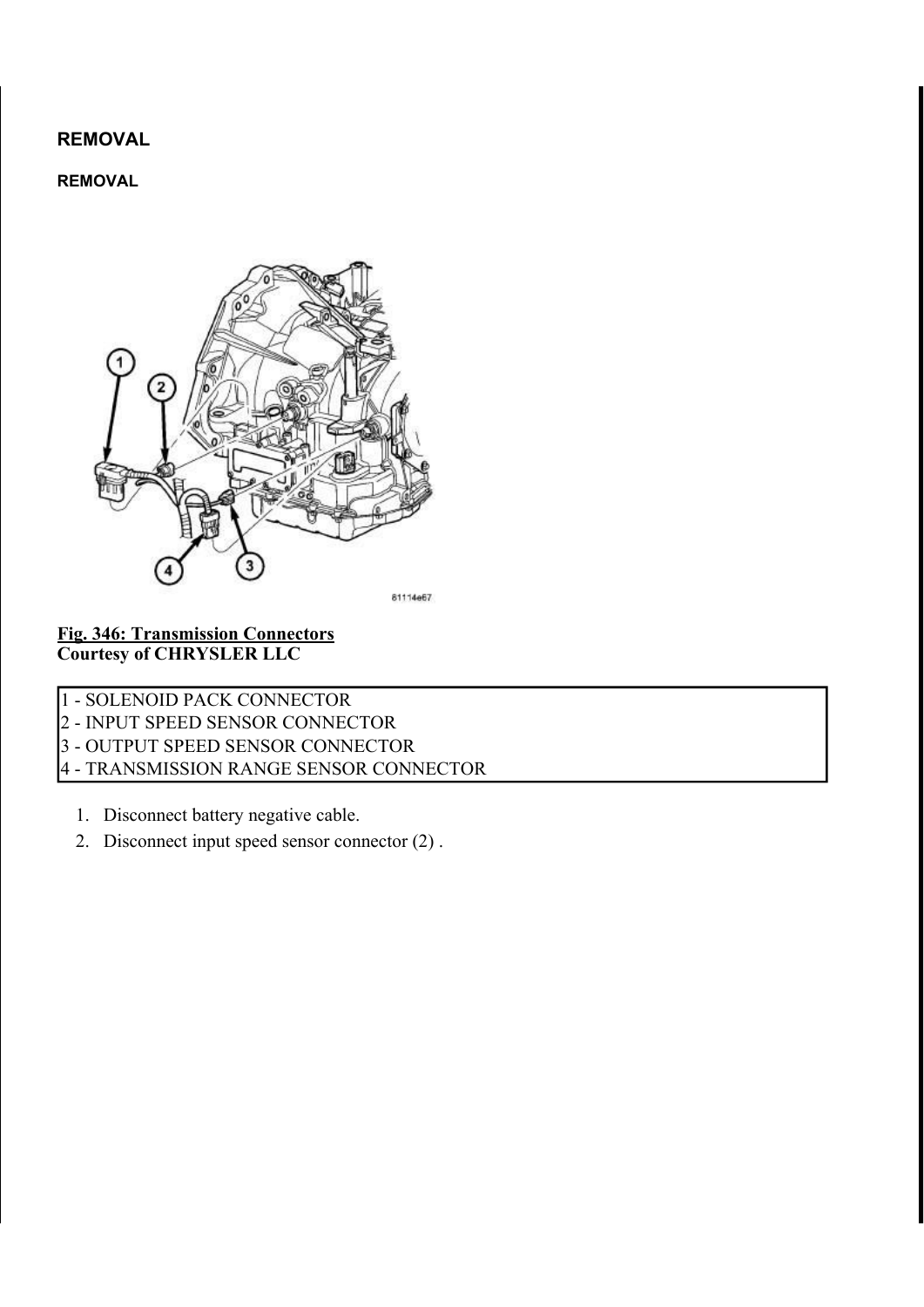

Fig. 347: Input (Turbine) Speed Sensor Courtesy of CHRYSLER LLC

| <b>INPUT</b>  |
|---------------|
| <b>SPEED</b>  |
| <b>SENSOR</b> |

3. Unscrew and remove input speed sensor (1) .



Fig. 348: Identifying Input Speed Sensor And O-Ring Courtesy of CHRYSLER LLC

| NPUT  |
|-------|
| SPEEL |
| SENSC |
|       |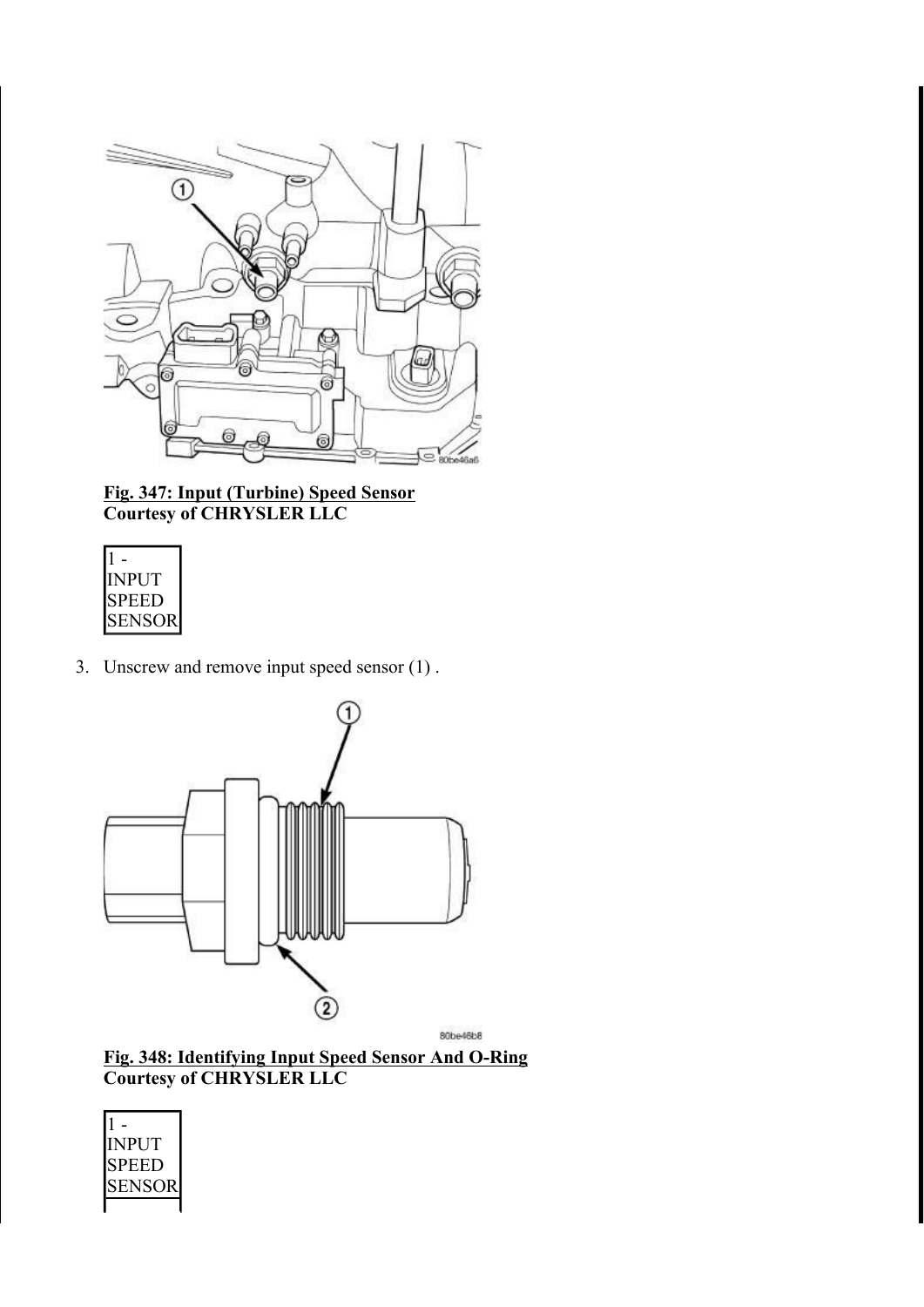

4. Inspect speed sensor O-ring (2) and replace if necessary.

# INSTALLATION

#### INSTALLATION



Fig. 349: Identifying Input Speed Sensor And O-Ring Courtesy of CHRYSLER LLC

| 1 - INPUT SPEED SENSOR |  |
|------------------------|--|
| $2 - O-RING$           |  |

1. Inspect speed sensor o-ring (2) and replace if necessary.